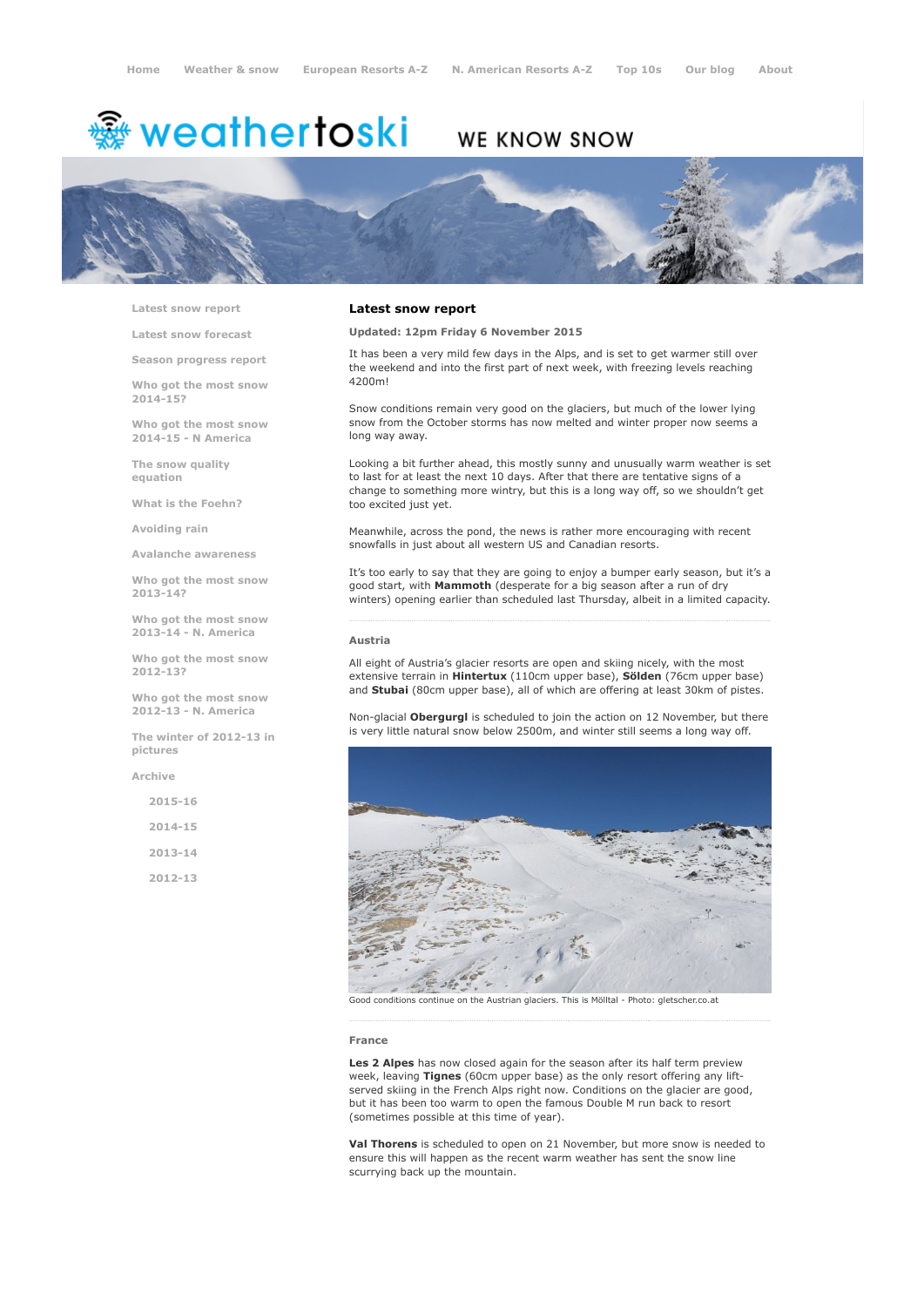

### E: [info@weathertoski.co.uk](mailto:fraser@weathertoski.co.uk)

T: +44 (0)20 3151 3154



Tignes is the only skiing option in France right now - Photo: tignes.net

#### Italy

Three resorts are currently open in Italy. The most extensive terrain is to be found in Cervinia (130cm upper base) with its links to Zermatt, but you can also skin on the glacier at Val Senales (75cm) and in little known (non-glacial) Sulden (50cm upper base).



wards Plateau Rosa from Plan Maison in Cervinia

#### Switzerland

Zermatt (130cm upper base) and Saas-Fee (90cm upper base) continue to offer by the far the most extensive terrain in Switzerland right now, but there are a number of other smaller options available including Glacier 3000 (near Les Diablerets) and the Diavolezza glacier (near St Moritz).

On the whole, snow conditions are good but, like everywhere else in the Alps, much of the lower lying snow from the October storms has now melted.



Saas-Fee offers one of the more extensive skiing options in the Alps at the moment - Photo: www.saas-fee.ch

#### USA

Many western US resorts have seen snow over the last few days, which has increased optimism for the beginning of the season.

Loveland (45cm mid-mountain base) and A-Basin (45cm (mid-mountain base) in Colorado were first to open on 29 October, but have since been joined by Mammoth (76cm upper base) in California, albeit in a very limited capacity.